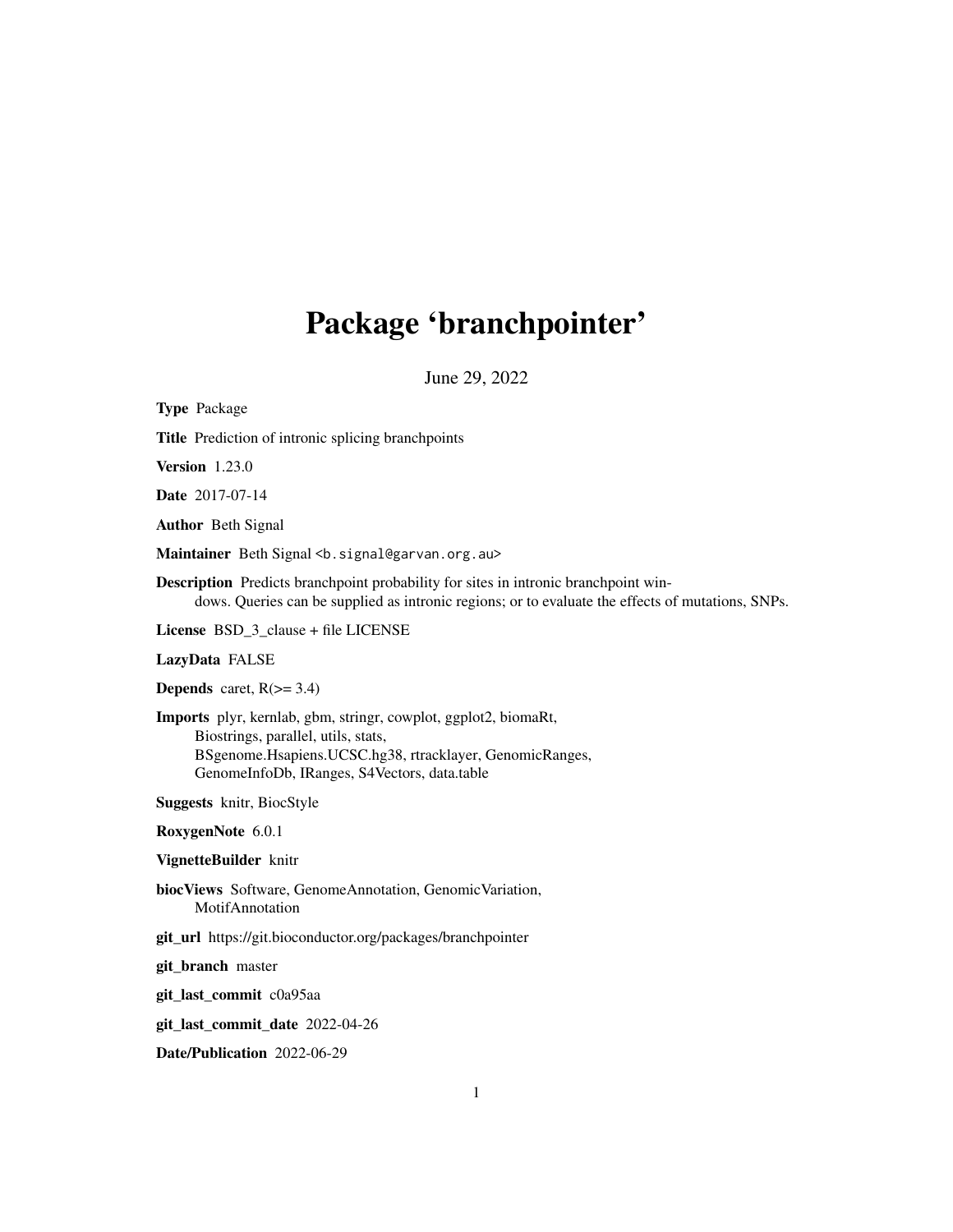### <span id="page-1-0"></span>R topics documented:

| Index | - 9 |
|-------|-----|

gtfToExons *Convert GTF file to exon location file*

#### Description

Converts a GTF annotation to exon locations

#### Usage

```
gtfToExons(gtf)
```
#### Arguments

gtf file containing the gtf annotation.

#### Value

exon annotation GRanges

#### Author(s)

Beth Signal

```
smallExons <- system.file("extdata","gencode.v26.annotation.small.gtf",
package = "branchpointer")
exons <- gtfToExons(smallExons)
```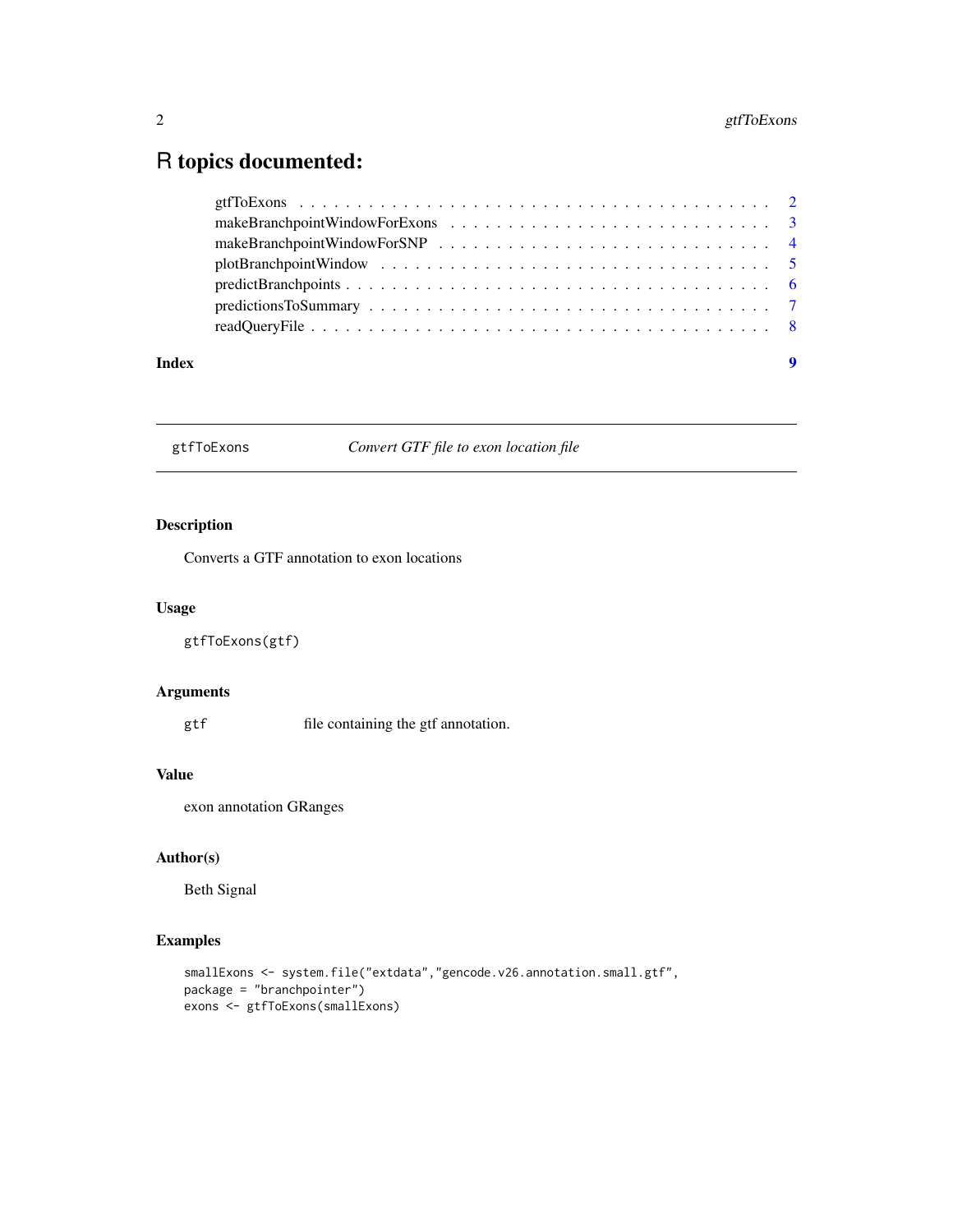<span id="page-2-0"></span>makeBranchpointWindowForExons

*Make branchpoint window regions*

#### Description

Generate branchpoint window regions corresponding to annotated exon(s) within a queried gene, transcript or exon id

#### Usage

```
makeBranchpointWindowForExons(id, idType, exons, forceClosestExon = FALSE)
```
#### Arguments

| identifier(s) for the query gene/transcript/exon id                                               |  |  |
|---------------------------------------------------------------------------------------------------|--|--|
| type of id to match in the exon annotation file ("gene_id", "transcript_id",<br>or "exon_ $id$ ") |  |  |
| GRanges containing exon co-ordinates.                                                             |  |  |
| forceClosestExon                                                                                  |  |  |
| Force branchpointer to find the closest exon and not the exon annotated as 5' to<br>the query     |  |  |
|                                                                                                   |  |  |

### Value

Granges with formatted query

#### Author(s)

Beth Signal

```
smallExons <- system.file("extdata","gencode.v26.annotation.small.gtf",package = "branchpointer")
exons <- gtfToExons(smallExons)
windowquery <- makeBranchpointWindowForExons("ENSG00000139618.14", "gene_id", exons)
windowquery <- makeBranchpointWindowForExons("ENST00000357654.7", "transcript_id", exons)
windowquery <- makeBranchpointWindowForExons("ENSE00003518965.1", "exon_id", exons)
```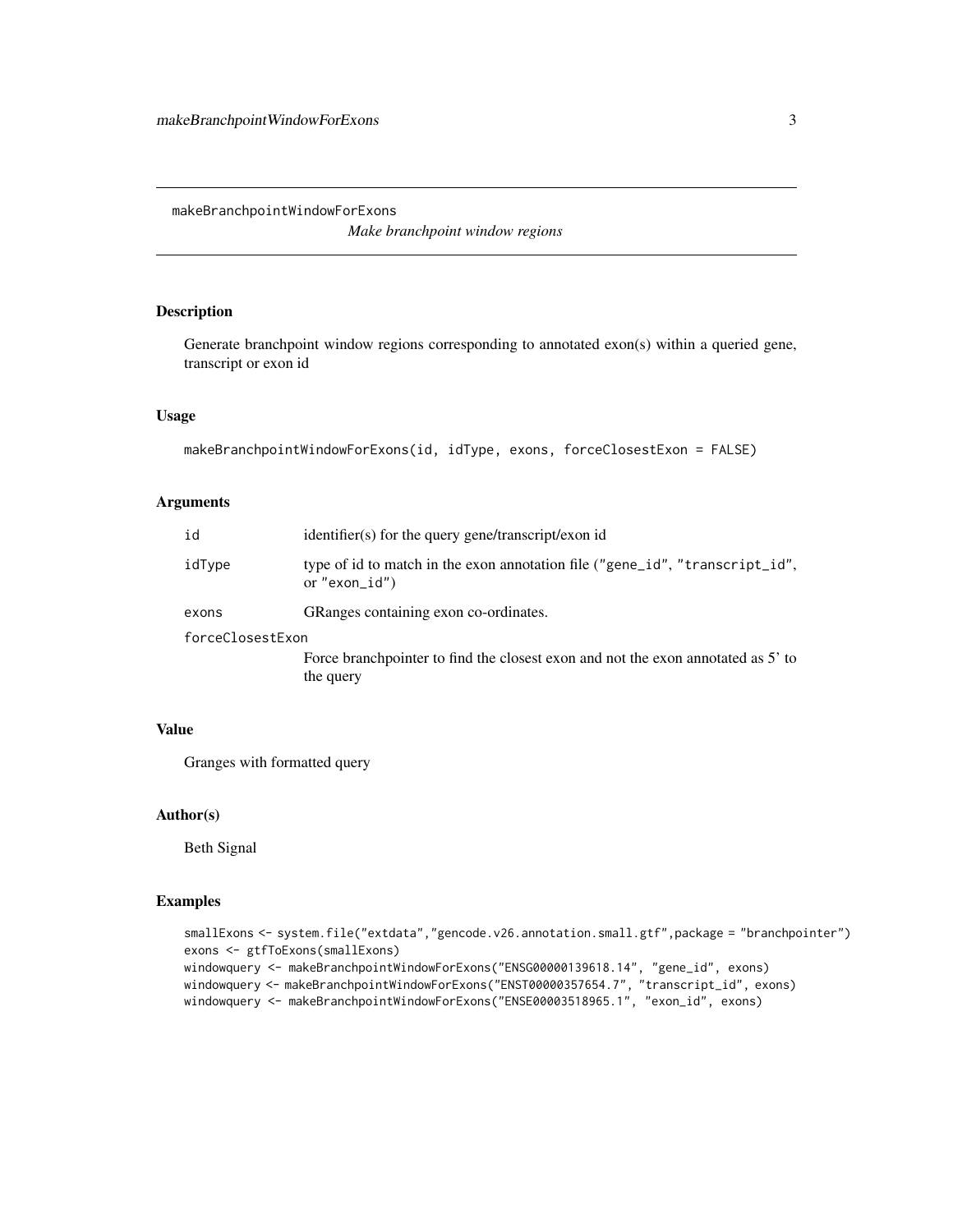```
makeBranchpointWindowForSNP
```
*Makes a branchpointer formatted GRanges object from refsnp ids*

#### Description

Searches Biomart for refsnp ids, and pulls genomic location and sequence identity information Reformats alleles so each query has only one alternative allele

#### Usage

```
makeBranchpointWindowForSNP(refSNP, mart.snp, exons, maxDist = 50,
  filter = TRUE)
```
#### Arguments

| refSNP   | Vector of refsnp ids                                                       |
|----------|----------------------------------------------------------------------------|
| mart.snp | biomaRt mart object specifying the BioMart database and dataset to be used |
| exons    | GRanges containing exon co-ordinates. Should be produced by gtfToExons()   |
| maxDist  | maximum distance a SNP can be from an annotated 3' exon.                   |
| filter   | remove SNP queries prior to finding finding nearest exons?                 |

#### Value

formatted SNP query GRanges

#### Author(s)

Beth Signal

#### Examples

```
smallExons <- system.file("extdata","gencode.v26.annotation.small.gtf",package = "branchpointer")
exons <- gtfToExons(smallExons)
```
mart.snp <- biomaRt::useMart("ENSEMBL\_MART\_SNP", dataset="hsapiens\_snp", host="www.ensembl.org") query <- makeBranchpointWindowForSNP("rs587776767", mart.snp, exons)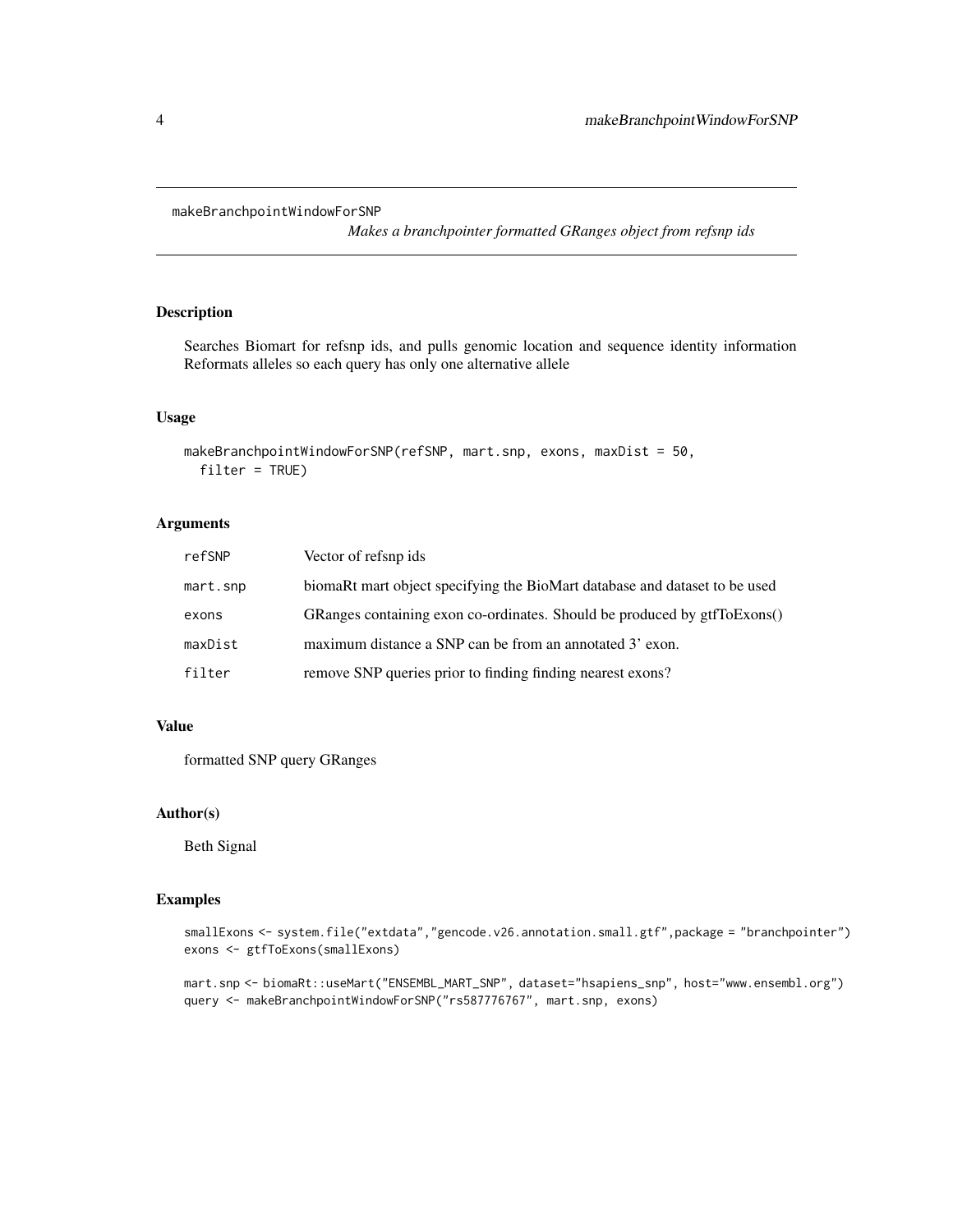<span id="page-4-0"></span>plotBranchpointWindow *Plots branchpointer predictions*

#### Description

Plots branchpointer predictions

#### Usage

```
plotBranchpointWindow(queryName, predictions, probabilityCutoff = 0.52,
 plotMutated = FALSE, plotStructure = TRUE, exons)
```
#### Arguments

| queryName         | query id used to identify the SNP or region                                    |  |
|-------------------|--------------------------------------------------------------------------------|--|
| predictions       | Granges object generated by predictBranchpoints()                              |  |
| probabilityCutoff |                                                                                |  |
|                   | probability score cutoff value for displaying U2 binding energy                |  |
| plotMutated       | plot alternative sequence predictions alongside reference sequence predictions |  |
| plotStructure     | plot structures for gene and 3' exon containing and skipping isoforms          |  |
| exons             | Granges containing exon co-ordinates. Should be produced by gtfToExons()       |  |

#### Value

ggplot2 plot with branchpoint features in the specified intronic region

#### Author(s)

Beth Signal

```
smallExons <- system.file("extdata","gencode.v26.annotation.small.gtf",
package = "branchpointer")
exons <- gtfToExons(smallExons)
g <- BSgenome.Hsapiens.UCSC.hg38::BSgenome.Hsapiens.UCSC.hg38
```

```
querySNPFile <- system.file("extdata","SNP_example.txt", package = "branchpointer")
querySNP <- readQueryFile(querySNPFile,queryType = "SNP",exons = exons, filter = FALSE)
predictionsSNP <- predictBranchpoints(querySNP,queryType = "SNP",BSgenome = g)
plotBranchpointWindow(querySNP$id[1], predictionsSNP,
plotMutated = TRUE, exons = exons)
```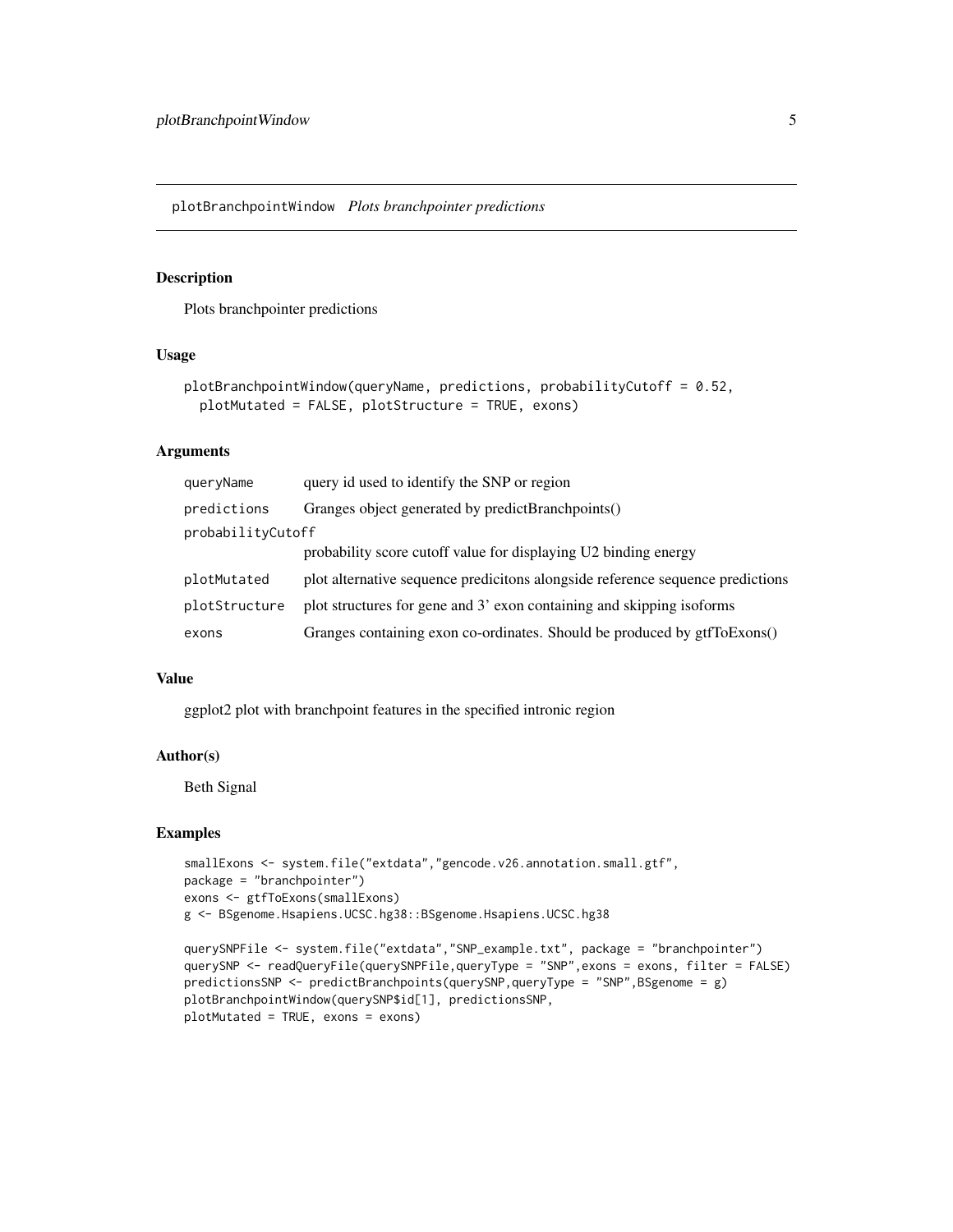<span id="page-5-0"></span>predictBranchpoints *Predict branchpoint probability scores*

#### Description

predicts branchpoint probability scores for each query site.

#### Usage

```
predictBranchpoints(query, uniqueId = "test", queryType,
 workingDirectory = ".", genome = NA, bedtoolsLocation = NA,
 BSgenome = NULL, useParallel = FALSE, cores = 1, rmChr = FALSE)
```
#### Arguments

| query            | branchpointer query GenomicRanges                                                                                       |  |
|------------------|-------------------------------------------------------------------------------------------------------------------------|--|
| uniqueId         | unique string identifier for intermediate bed and fa files.                                                             |  |
| queryType        | type of branchpointer query. "SNP" or "region".                                                                         |  |
| workingDirectory |                                                                                                                         |  |
|                  | directory where intermediate bed and fa are located                                                                     |  |
| genome           | fa genome file location.                                                                                                |  |
| bedtoolsLocation |                                                                                                                         |  |
|                  | bedtools binary location (which bedtools)                                                                               |  |
| <b>BSgenome</b>  | <b>BS</b> genome object                                                                                                 |  |
| useParallel      | use parallelisation to speed up code?                                                                                   |  |
| cores            | number of cores to use in parallelisation (default $= 1$ )                                                              |  |
| rmChr            | remove "chr" before chromosome names before writing bed file. Required if<br>genome sequence names do not contain "chr" |  |

#### Value

GenomicRanges object with branchpoint probaility scores for each site in query

#### Author(s)

Beth Signal

```
smallExons <- system.file("extdata","gencode.v26.annotation.small.gtf",
package = "branchpointer")
exons <- gtfToExons(smallExons)
g <- BSgenome.Hsapiens.UCSC.hg38::BSgenome.Hsapiens.UCSC.hg38
querySNPFile <- system.file("extdata","SNP_example.txt", package = "branchpointer")
querySNP <- readQueryFile(querySNPFile,queryType = "SNP",exons = exons, filter = FALSE)
```

```
predictionsSNP <- predictBranchpoints(querySNP, queryType = "SNP", BSgenome = g)
```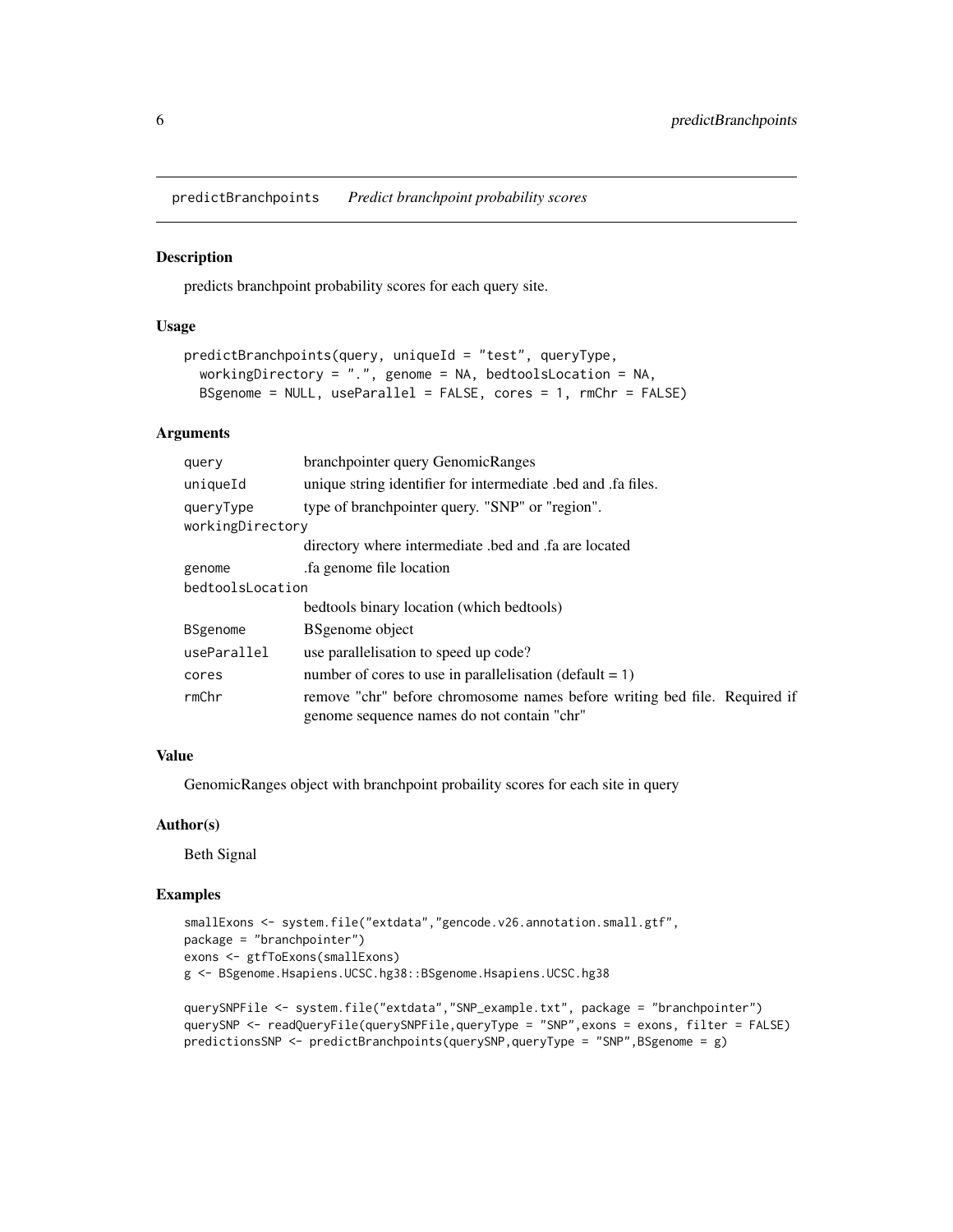<span id="page-6-0"></span>predictionsToSummary *Convert SNP branchpoint predictions across the branchpoint window to an intronic summary*

#### Description

Takes predictions of branchpoint probabilities from a reference and alternative SNP and summarises the effect(s) of the SNP.

#### Usage

```
predictionsToSummary(query, predictions, probabilityCutoff = 0.52,
 probabilityChange = 0.15
```
#### Arguments

| query             | query GRanges containing all SNP ids to be summarised                                                                  |  |
|-------------------|------------------------------------------------------------------------------------------------------------------------|--|
| predictions       | site-wide branchpoint proability predictions produced from predictBranchpoints()                                       |  |
| probabilityCutoff |                                                                                                                        |  |
|                   | Value to be used as the cutoff for discriminating branchpoint sites from non-<br>branchpoint sites (default = $0.52$ ) |  |

probabilityChange

Minimum probability score change required to call a branchpoint site as deleted or created by a SNP (default =  $0.15$ )

#### Value

GRanges with summarised branchpoint changes occuring within the intron due to a SNP.

#### Author(s)

Beth Signal

```
smallExons <- system.file("extdata","gencode.v26.annotation.small.gtf", package = "branchpointer")
exons <- gtfToExons(smallExons)
```

```
g <- BSgenome.Hsapiens.UCSC.hg38::BSgenome.Hsapiens.UCSC.hg38
```

```
querySNPFile <- system.file("extdata","SNP_example.txt", package = "branchpointer")
querySNP <- readQueryFile(querySNPFile,queryType = "SNP",exons = exons, filter = FALSE)
predictionsSNP <- predictBranchpoints(querySNP,queryType = "SNP",BSgenome = g)
```

```
summarySNP <- predictionsToSummary(querySNP,predictionsSNP)
```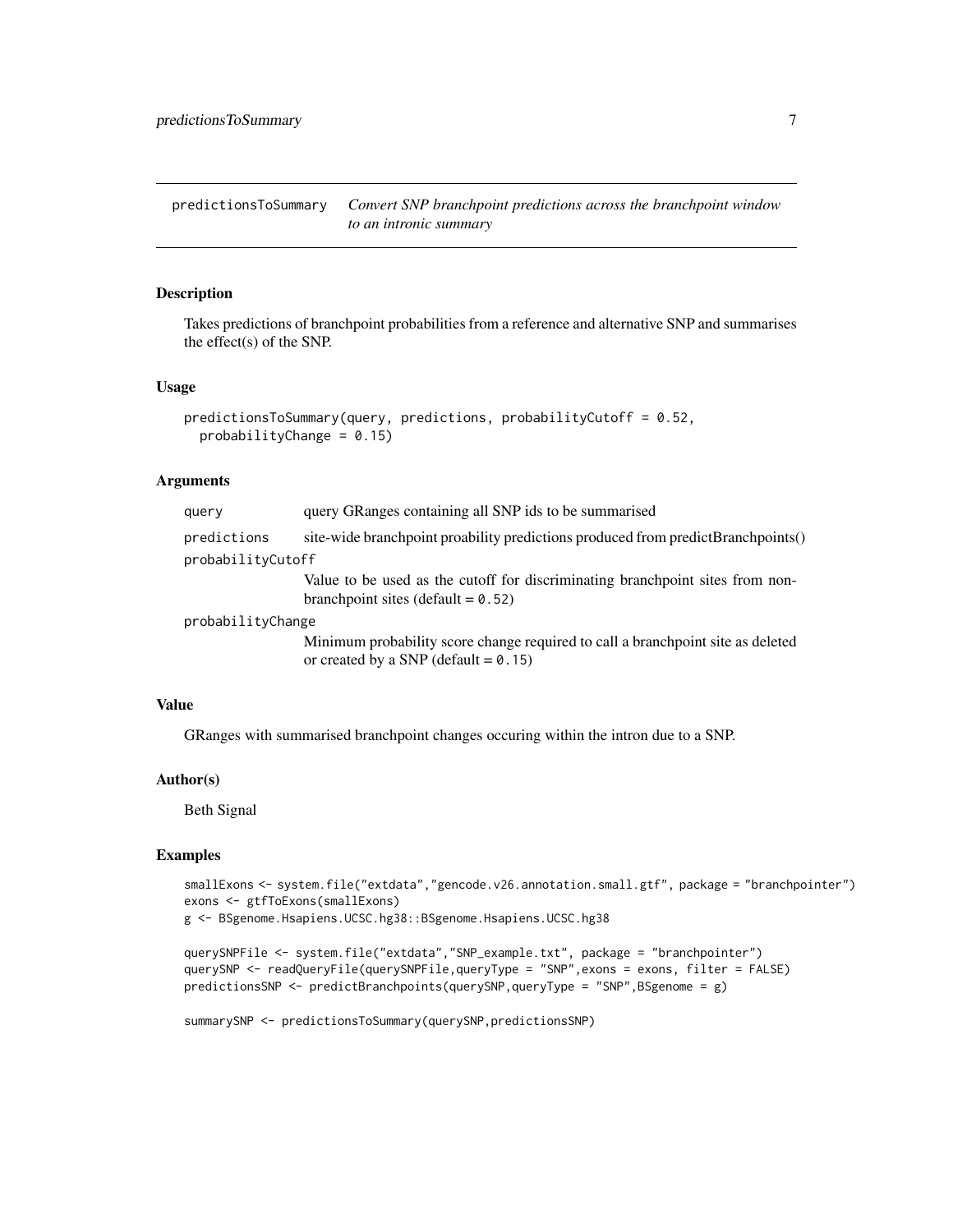<span id="page-7-0"></span>readQueryFile *Read a query file*

#### Description

Reads and formats a manually generated query file, and finds realtive locations of the closest annotated exons Converts unstranded SNPs to two entries for each strand. Checks for duplicate names and replaces if found.

#### Usage

```
readQueryFile(queryFile, queryType, exons, maxDist = 50, filter = TRUE)
```
#### Arguments

| queryFile | tab delimited file containing query information. For intronic regions should be<br>in the format: region id, chromosome name, region start, region end, strand. For<br>SNP variants should be in the format: SNP id, chromosome name, SNP position,<br>strand, reference allele $(A/T/C/G)$ , alternative allele $(A/T/C/G)$ |
|-----------|------------------------------------------------------------------------------------------------------------------------------------------------------------------------------------------------------------------------------------------------------------------------------------------------------------------------------|
| queryType | type of query file ("SNP" or "region")                                                                                                                                                                                                                                                                                       |
|           |                                                                                                                                                                                                                                                                                                                              |
| exons     | GRanges containing exon co-ordinates. Should be produced by gtfToExons()                                                                                                                                                                                                                                                     |
| maxDist   | maximum distance a SNP can be from an annotated 3' exon.                                                                                                                                                                                                                                                                     |
| filter    | remove SNP queries prior to finding finding nearest exons.                                                                                                                                                                                                                                                                   |

#### Value

Formatted query GRanges

#### Author(s)

Beth Signal

```
smallExons <- system.file("extdata","gencode.v26.annotation.small.gtf", package = "branchpointer")
exons <- gtfToExons(smallExons)
```

```
querySNPFile <- system.file("extdata","SNP_example.txt", package = "branchpointer")
querySNP <- readQueryFile(querySNPFile, queryType = "SNP", exons)
```

```
queryIntronFile <- system.file("extdata","intron_example.txt", package = "branchpointer")
queryIntron <- readQueryFile(queryIntronFile,queryType = "region", exons)
```